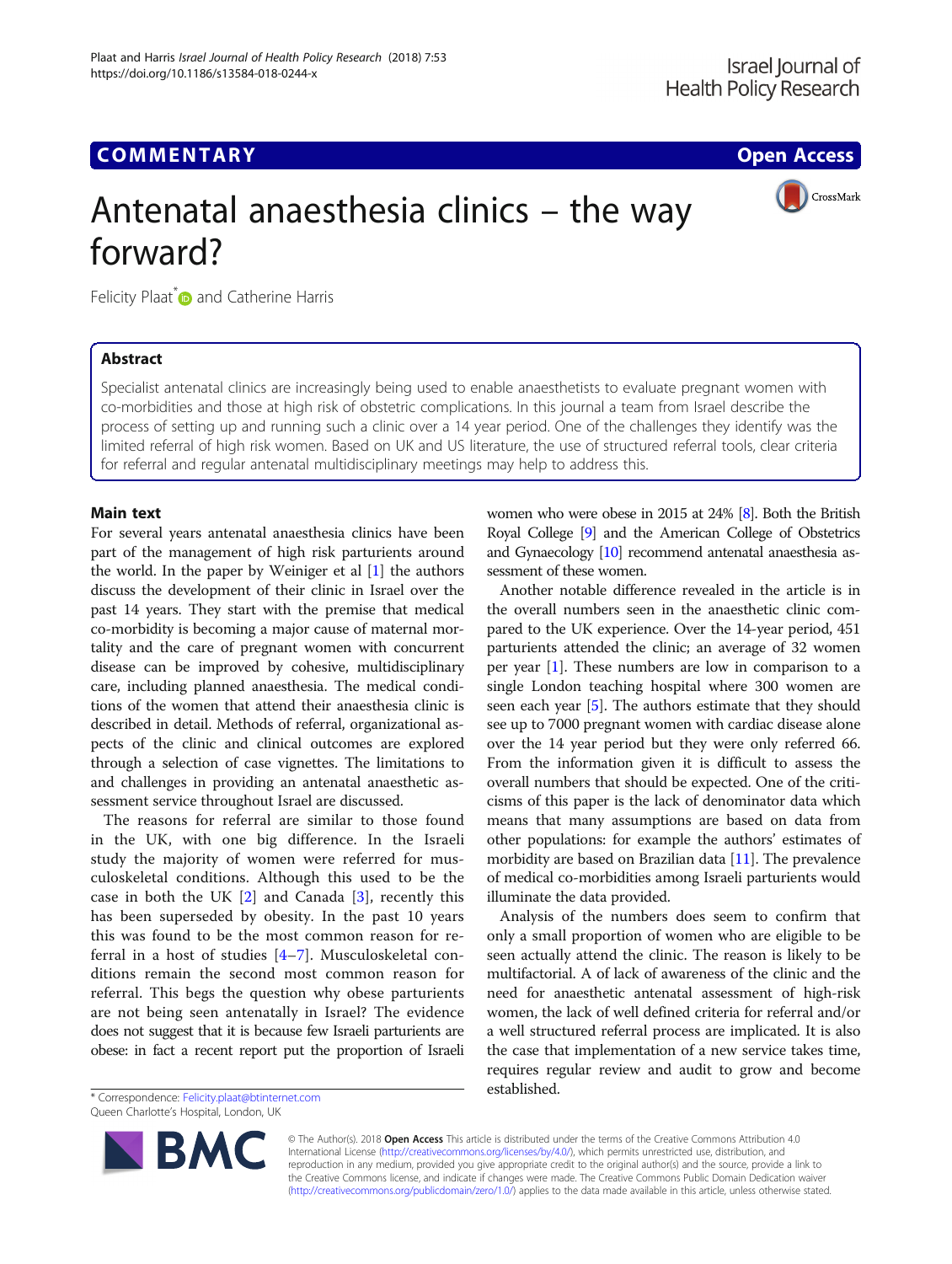A survey of practice published in 2005 demonstrated that only 30% of UK obstetric units ran a formal antenatal anaesthetic clinic [\[12\]](#page-2-0). A repeat survey 4 years later showed that "a significant improvement in the prevision of antenatal clinics which are now ran in 70% of units" [[13](#page-2-0)]. This change may have at least in part have been driven by national guidelines produced by various anaesthetic societies. Guidance published in 1998 stated that there should be early anaesthetic involvement in high-risk patients and tertiary referral centres should consider providing an antenatal anaesthetic clinic [[14](#page-2-0)]. By 2013 the guidance had become more specific: there should be adequate consultant sessions to cover anaesthetic clinics and "anaesthetists should encourage and facilitate consultation in the antepartum period by making themselves available when antenatal clinics are in progress and by ensuring clear lines of referral. A system for the antenatal assessment of high-risk mothers should be in place with 24-hour access to the information on the delivery suite  $[15]$ ". Recommendations from reports on maternal morbidity and mortality are also likely to have driven this increase in anaesthetic antenatal clinic provision. Poor communication between disciplines, sub-standard care and lack of effective antenatal planning of high risk women has been repeatedly highlighted. Those women that should have an antenatal anaesthetic assessment are enumerated. The Royal College of Anaesthetists in the UK makes allotting time for antenatal assessment one condition for accreditation of anaesthetic units [\[16](#page-2-0)]. There is similar guidance from Royal College of Obstetrics and Gynaecology [\[9](#page-2-0), [17](#page-2-0)]. Making anaesthetic antenatal assessment facilities a requirement or at least strongly recommended by national authorities will likely to increase uptake.

In Israel criteria for referral for antenatal anaesthetic assessment were set by the Ministry of Health in 2011 [[1\]](#page-2-0). These do not include some of the most common conditions encountered by Weiniger et al. such as musculoskeletal conditions, anaesthetic issues and various neurological conditions. Butwick [[18\]](#page-2-0) has emphasised that criteria for referral may need to be adapted to the spectrum of diseases in a unit's catchment area. Clear criteria make referral easier and avoids overburdening clinics. Use of a formalised checklist agreed by a multidisciplinary panel including obstetric anaesthetists, is widely endorsed [[18](#page-2-0)–[20\]](#page-2-0). Such checklists, completed at the first antenatal visit, are widely used in the UK. Clarity is needed as to who can make referrals [[19](#page-2-0)]. In the UK both midwives and obstetricians can do so.

The impression given of the referral process in Hadassah Medical Centre is that it is ad hoc: family and gynaecological physicians are mailed with details of the clinic and in Health Management Organisation clinics there are notices advising high-risk pregnant women to make an appointment. The impact of such measures, such as the level

of awareness of the service by potential referring physicians, is unknown. In the UK, the increase in number of antenatal anaesthetic clinics occurred concurrently with an increase in the use of formal referral processes as described above [[21](#page-2-0)]. In the USA Butwick [[18](#page-2-0)] found that formalising the anaesthetic assessment via implementation of a regular clinic, improved the quality and quantity of referral by local obstetricians.

Despite increasing number of high risk women being seen by anaesthetists antenatally, evidence that this improves maternal outcome is lacking [\[18\]](#page-2-0). In the UK in 2005 a significant minority of obstetric anaesthetists could not see any advantage in instituting a formal clinic process [[12](#page-2-0)]. Five years later 70% of units had a clinic but nearly ¼ of anaesthetists surveyed felt that the demand meant the services provided were not adequate for the need  $[13]$  $[13]$ . This growing enthusiasm may be a response to the growing number of high risk cases, as well as the increase in women that require anaesthetic interventions during their perinatal period [\[22\]](#page-2-0). Evidence from the UK and other European countries demonstrate much mortality and serious morbidity is secondary to substandard care, mismanagement and inadequate early clinical risk assessment [\[22](#page-2-0)–[25\]](#page-2-0). Early anaesthetic assessment allows investigations to be undertaken, referrals made and care plans formulated. The logical conclusion must be that identification of high risk women followed by careful decision making, by senior clinicians in the formal environment of an antenatal anaesthetic clinic may reduced mortality and morbidity.

As Weiniger et al [\[1](#page-2-0)] points out the impressively low rates of maternal mortality in Israel may act as a disincentive to developing anaesthetic clinics. However serious morbidity data might paint a different picture. A recent report on mortality in UK [[22\]](#page-2-0) showed 75% of the women who died had pre-existing medical conditions, the majority of which were present antenatally. Deaths due to concurrent medical (and psychiatric) causes (so- called 'indirect deaths) were more common than deaths due to obstetric complications, ('direct deaths') A review of pre-existing morbidities in the childbearing population in Israel could help promote awareness of the need for antenatal anaesthetic assessments.

As well as ensuring that allied specialties are aware of the services that each other are providing, a regular meeting of the multidisciplinary team allows each specialty to share knowledge and appreciate the concerns of other disciplines. In our experience, a weekly meeting of this nature regularly and reliably generates referral to the anaesthetic clinic. In the UK national guidance states that "there should be multidisciplinary clinical governance structures in place to enable the oversight of all birth settings" [[26](#page-2-0)]. Weiniger et al describe how they plan to run regular cardiac multidisciplinary clinic, which hopefully will have the same effect.